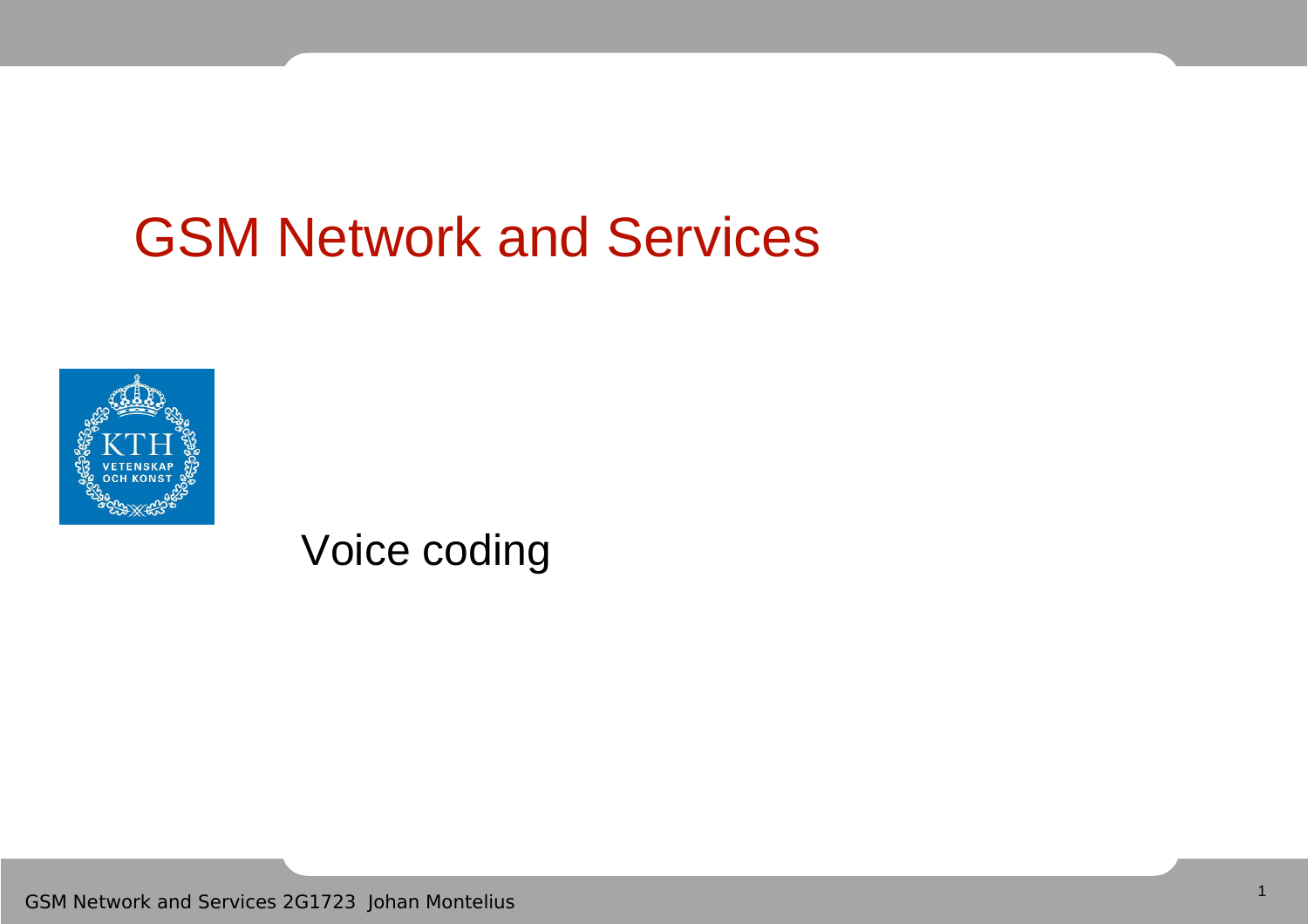#### From voice to radio waves

voice/source coding





channel coding block coding convolutional coding interleaving

encryption

burst building

modulation

diff encoding symbol coding carrier modulation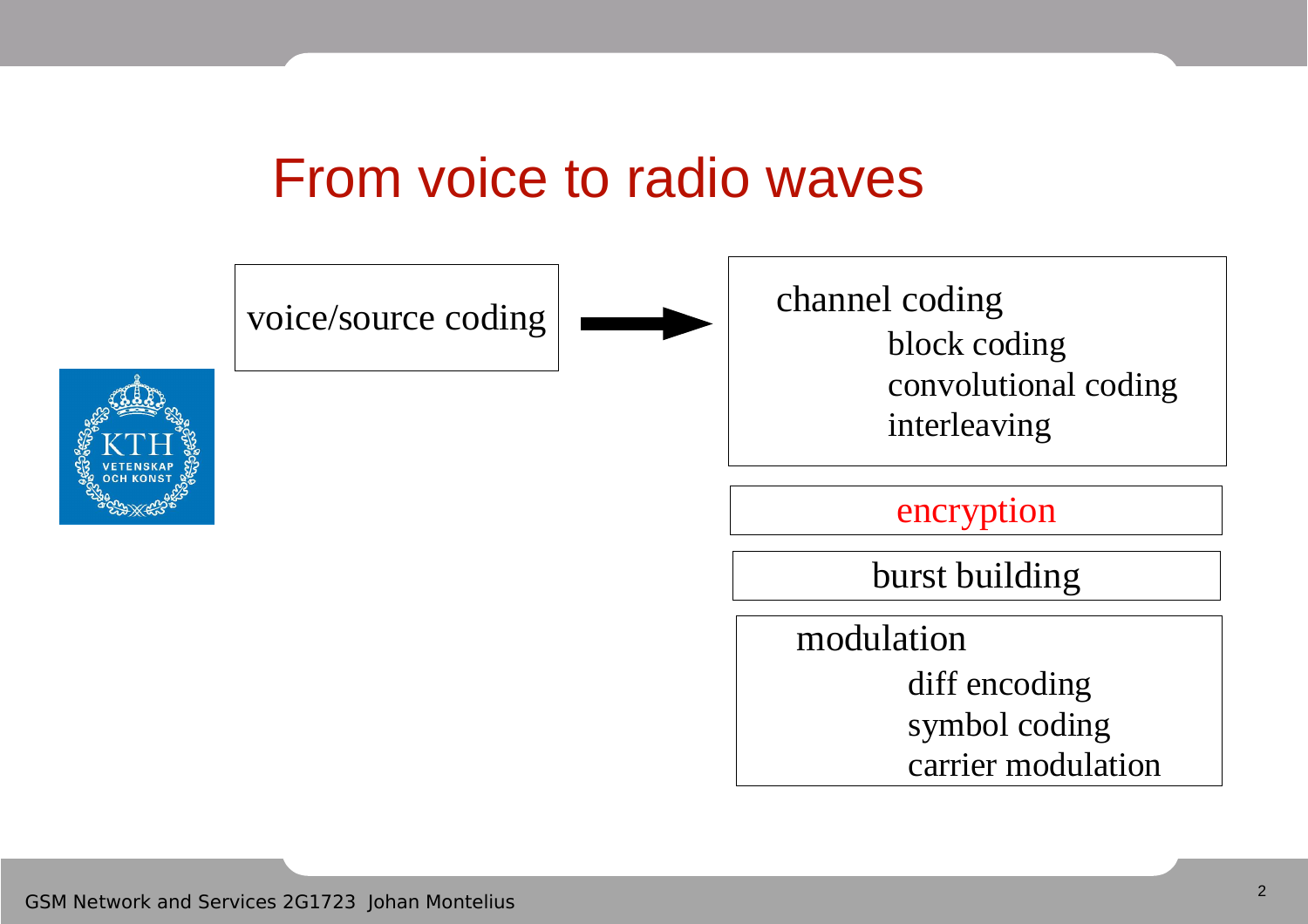# Why digital?





link quality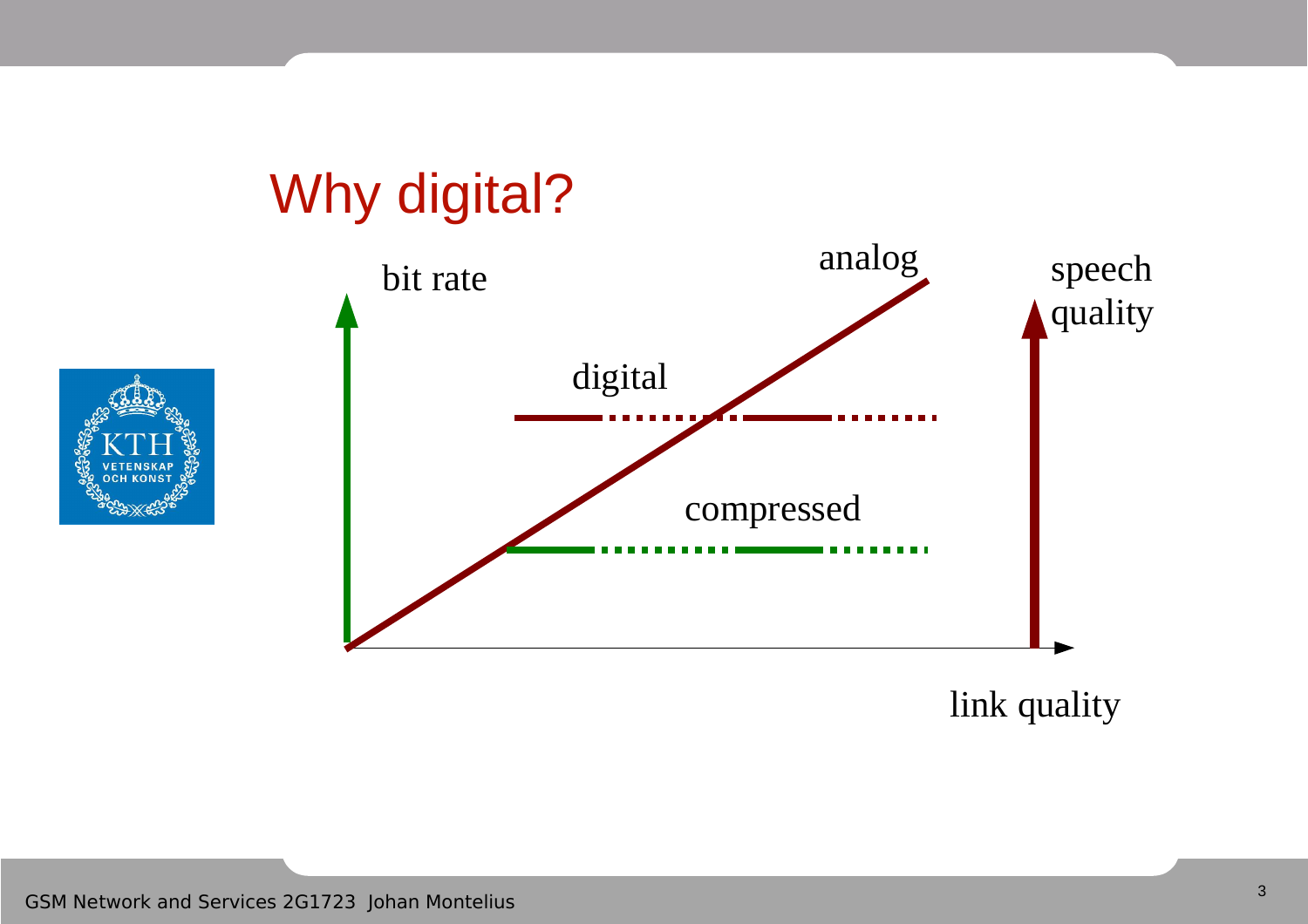# Analog vs Digital

- If radio conditions are very good, an analog connection could do the job and in many cases a better job.
- Digital coding allows:
	- compression
	- error detection and error correction
	- half duplex implementation
	- adaption to radio conditions
- Digital drawback: processing, delay, voice only codecs.

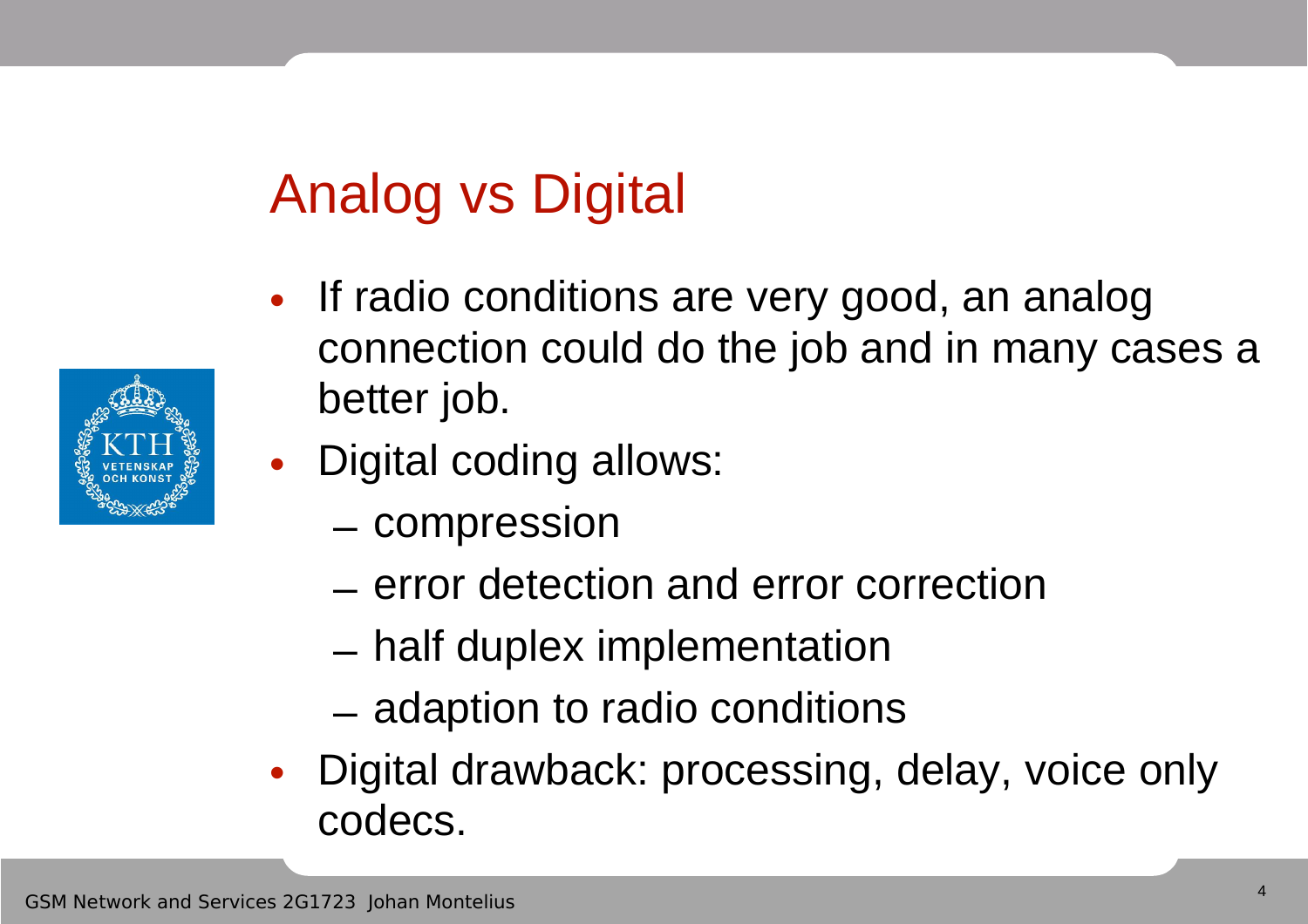## GSM voice codec

- Sampled at 8 kHz, 13 bits per sample. Compare this to regular A-law coding that samples at 8kHz using 8 bits per sample.
- Divides the sampled voice into 20 ms blocks for the codec to work on. Each block is coded in 260 bits resulting in 13 kb/s.
- The GSM codec is based on modeling of human speech organs. Tuned for males!
- Voice activation to allow discontinuous transmission.

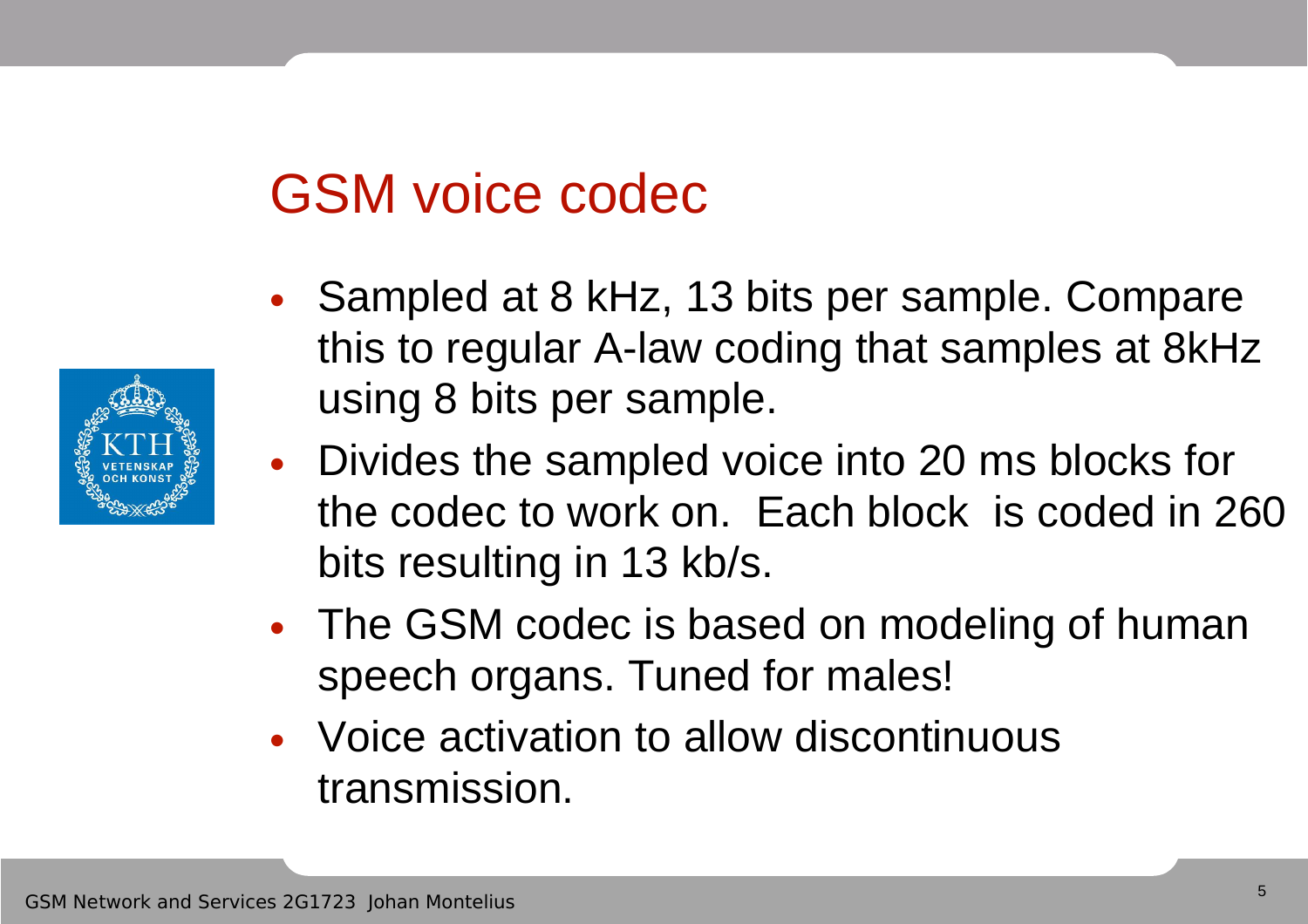#### Remember

- The 260 bits from the voice codec are encoded using 456 bits that are interleaved into eight bursts (half of each burst).
- A 26-multiframe last for 120 ms and holds 24 TCH burst, 1 SACCH burst and one idle frame.
- 24/4 = 6 voice samples every 26-multiframe.
- 26-multiframe takes 120 ms that is equal to 6 voice samples of 20 ms.
- One frame takes  $120/26 = 4.6$  ms.

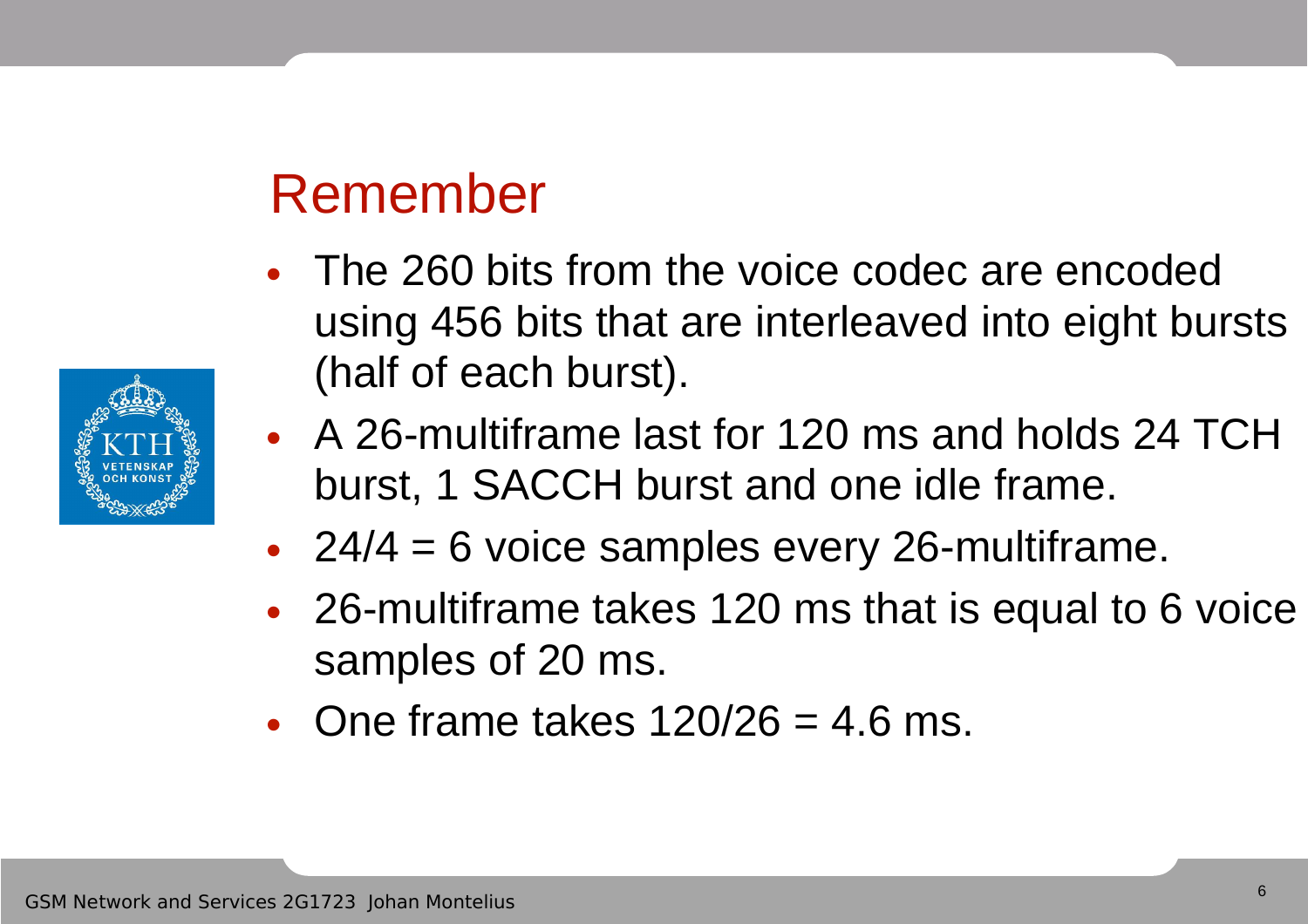#### GSM discontinuous transmission

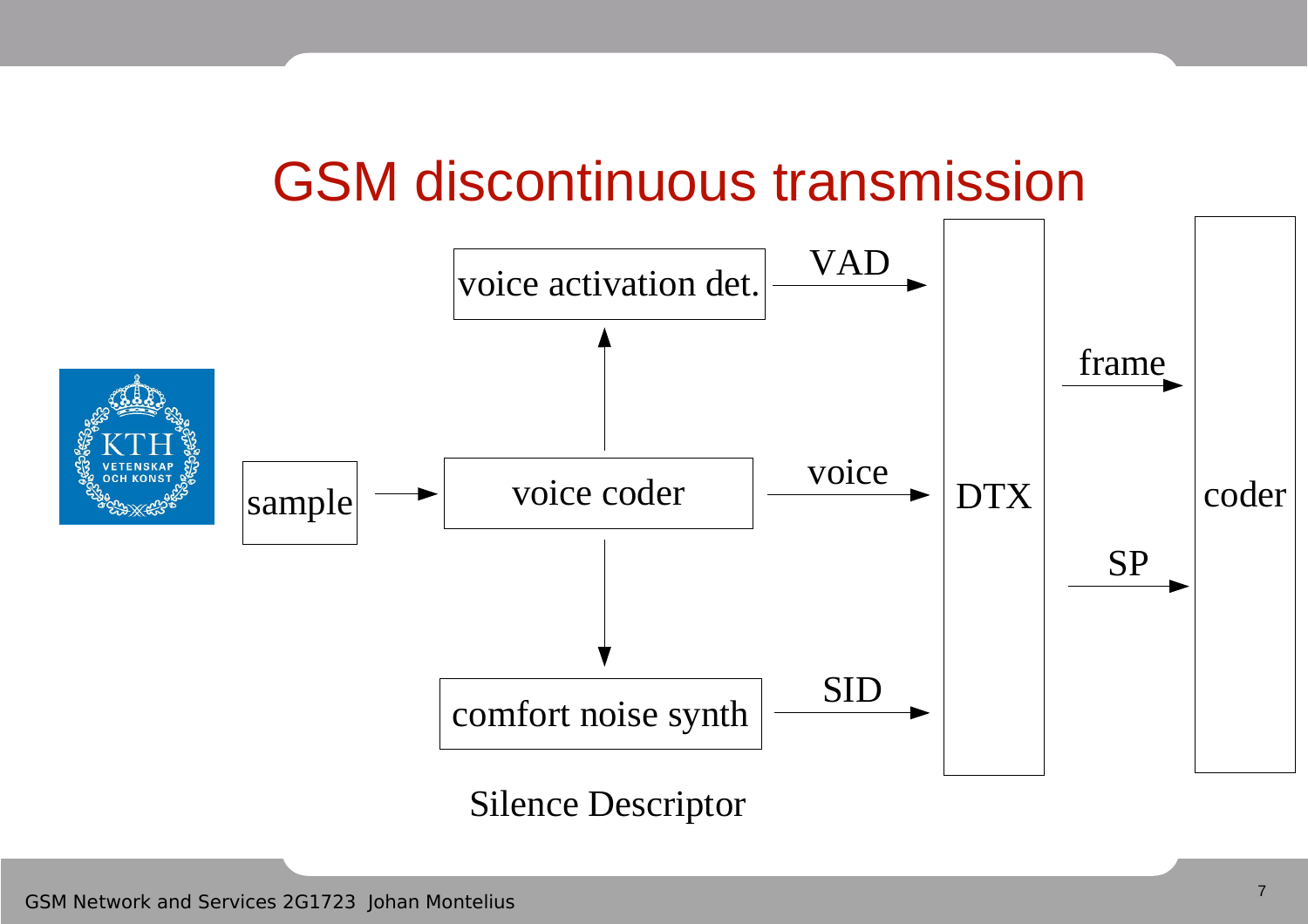# DTX coder

- The coder will detect if the sample is voice or "silence". When detected the Voice activity detection will set a VAD bit to 1.
- The voice coder will output a voice frame of 260 bits or a SID frame of 35 bits.
- Depending on the VAD bit the DTX will output voice frames or SID frames.
- The DTX will pass the voice frames or in band encoded SID frames to the channel coder.

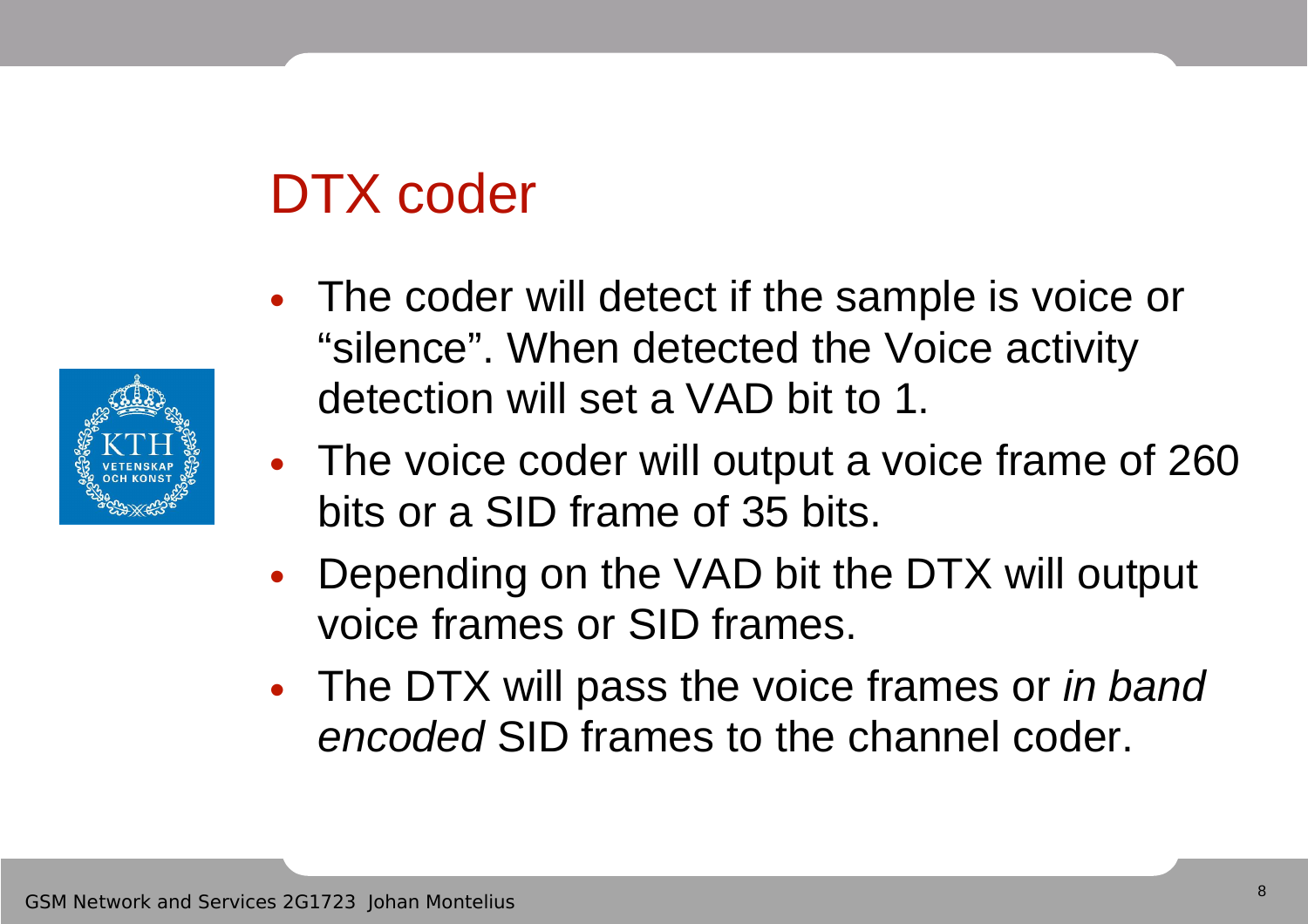# DTX encoder

- The channel coder will, based on the SP flag, control when data is actually sent over the air:
	- any frame that contains speech information
	- the first frame after a speech frame since it holds a SID frame
	- frames to keep the radio measurement active

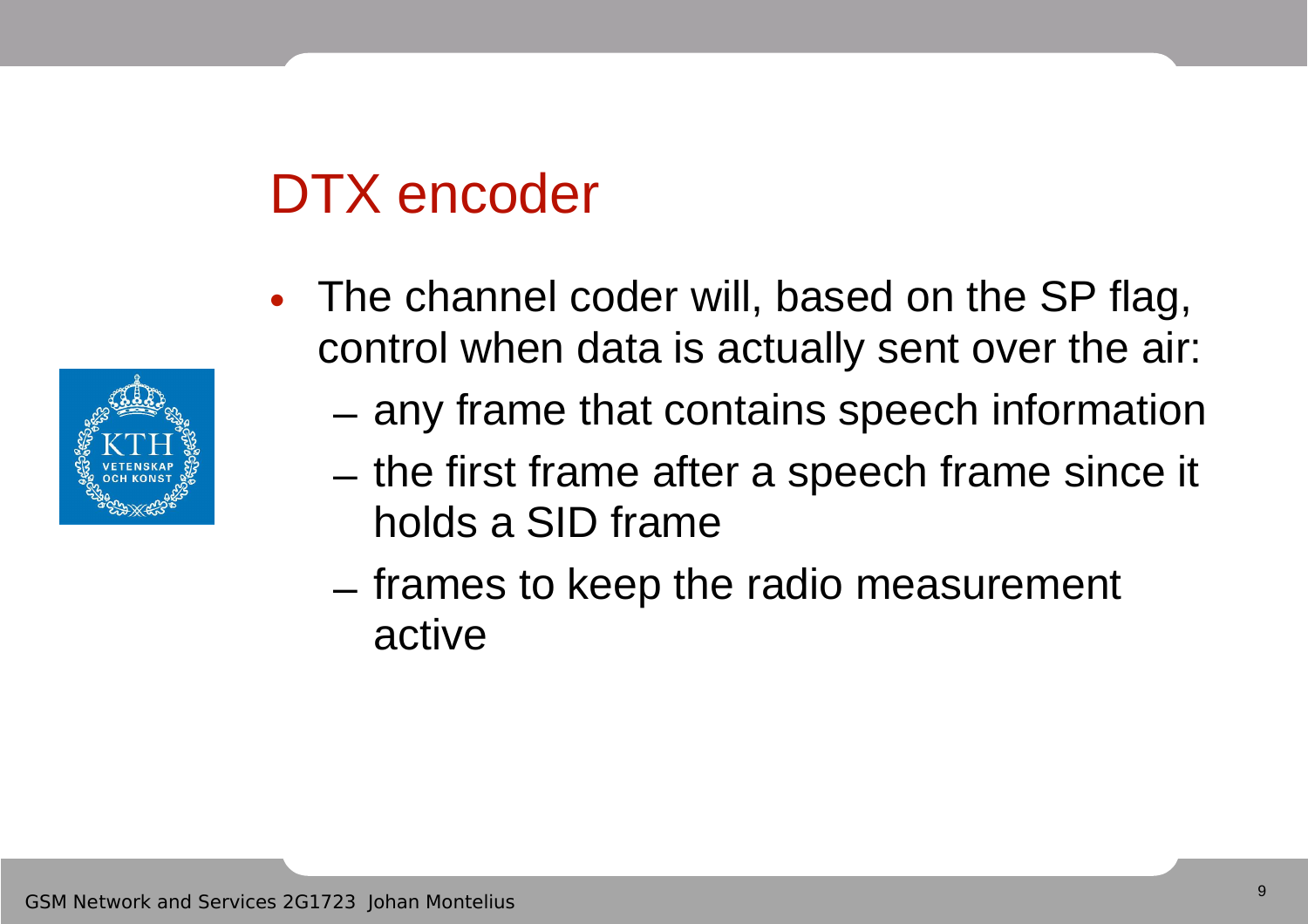#### Comfort noise

- If there is no noise in the background when you speak you will think that the connection is lost. This is extremely annoying
- Since phone conversations are almost always half duplex it is wasteful to keep a full duplex connection open.
- Why? Wasting what?

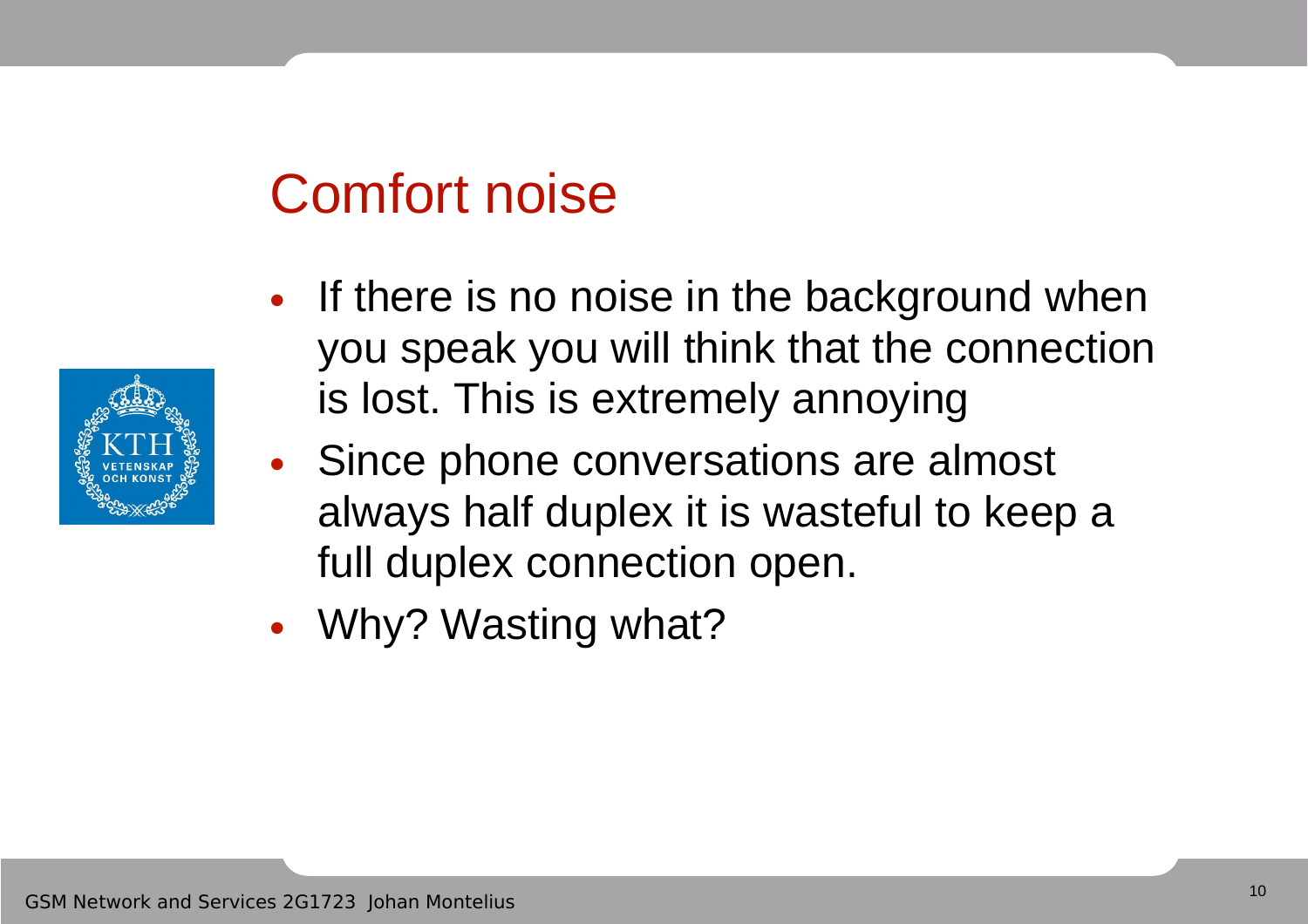#### DTX decoder

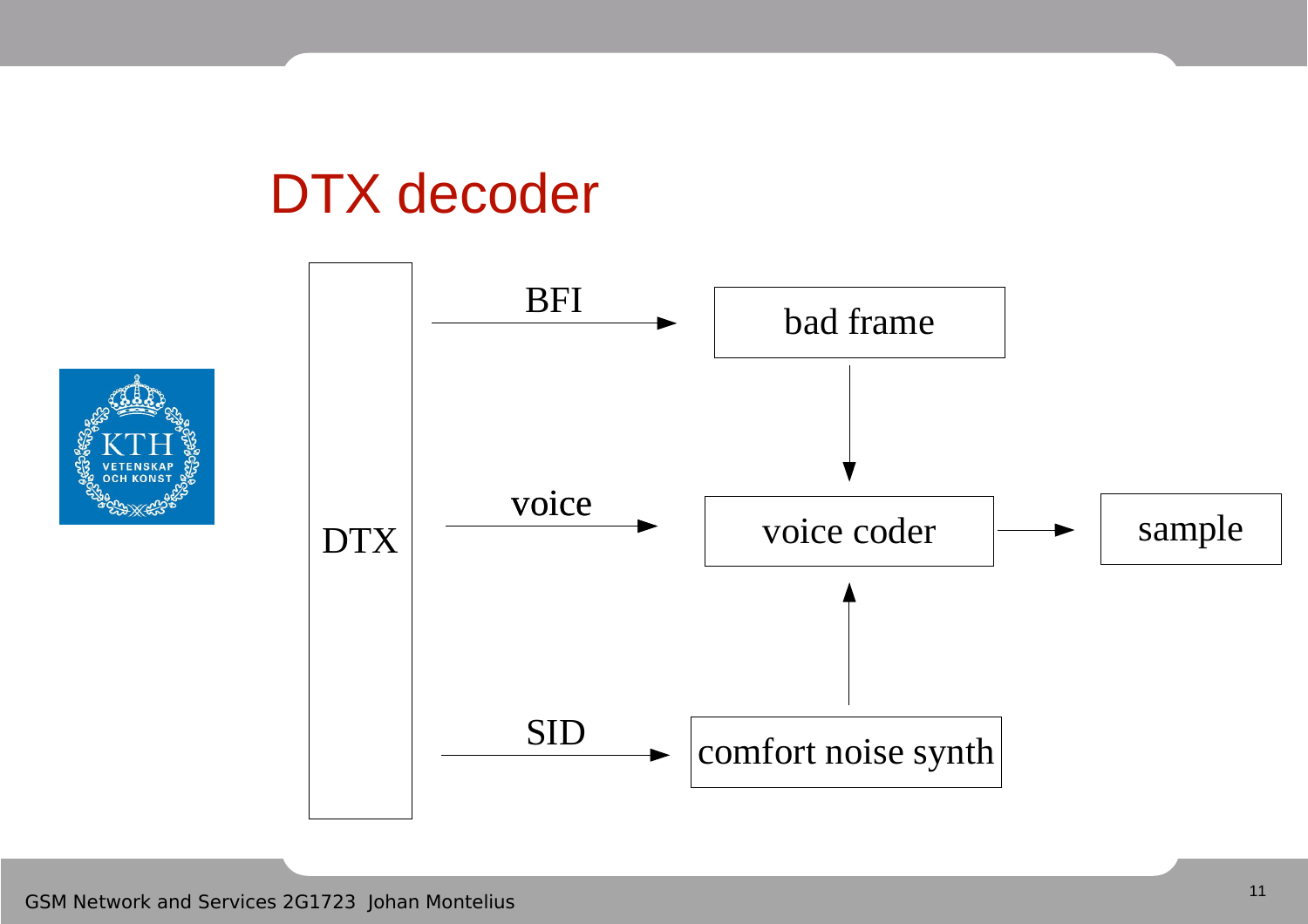## DTX decoder

- Correct voice frames are passed directly to the voice decoder.
- Correct SID frames are passed to the comfort noise synthesizer.
- If the Bad Frame Indicator (BFI) is set then
	- an incorrect voice frame is replaced by the previous
	- an incorrect SID frame is replaced by the last valid SID frame or last valid speech frame (that probably contains noise)

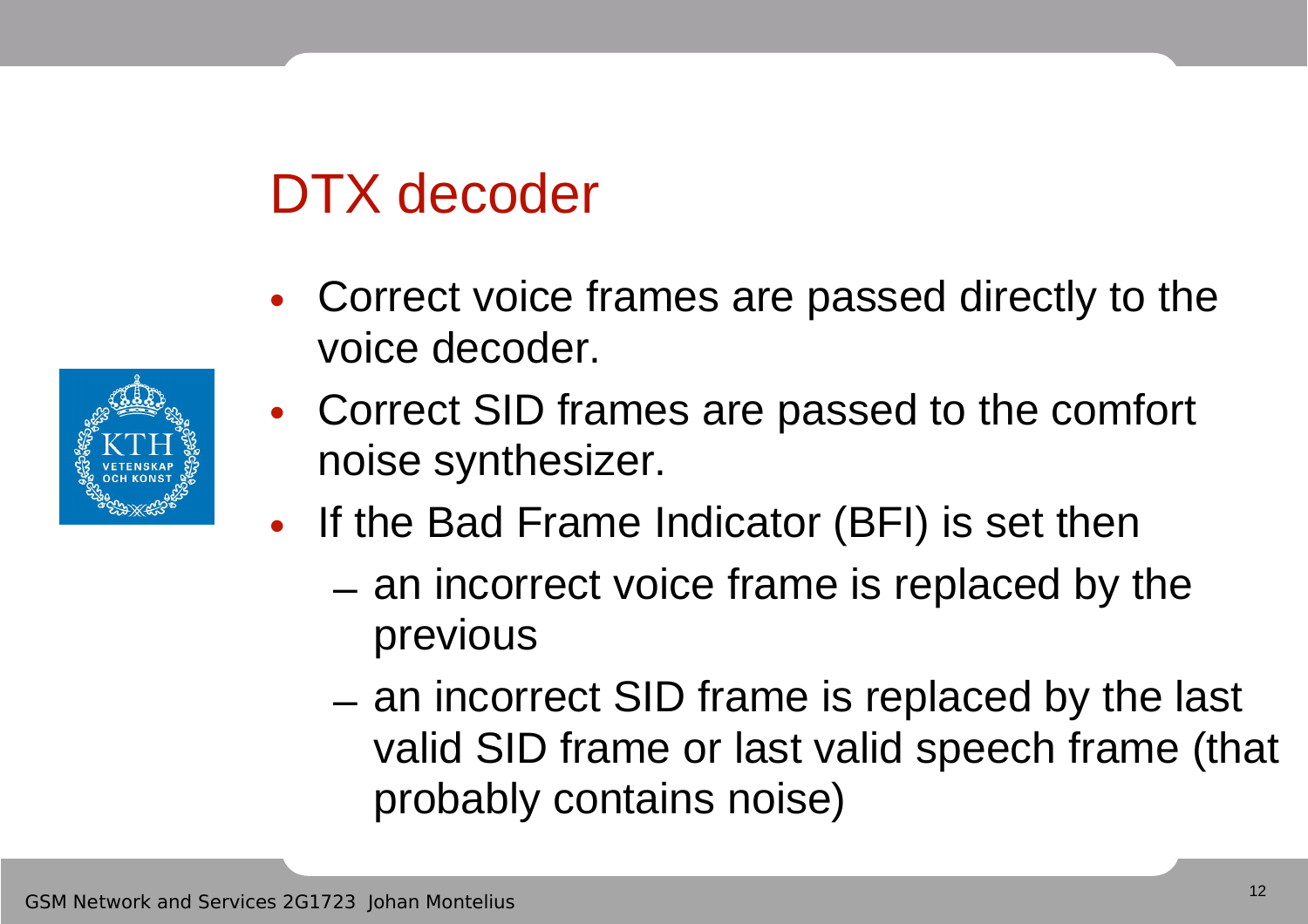# Waveform vs Vocoder

- Waveform codecs encode audio with no knowledge of the signal.
	- Pulse Code Modulation (PCM) is one example that is used in fixed line telephony.
- Vocoder, or source coders, try to represent the audio generator, in this case the vocal tract, and represent a sample as a the parameters that define the generator.
	- Vocoders can encode speech at a very low bit rate. Even if the result does not sound like the original audio signal.

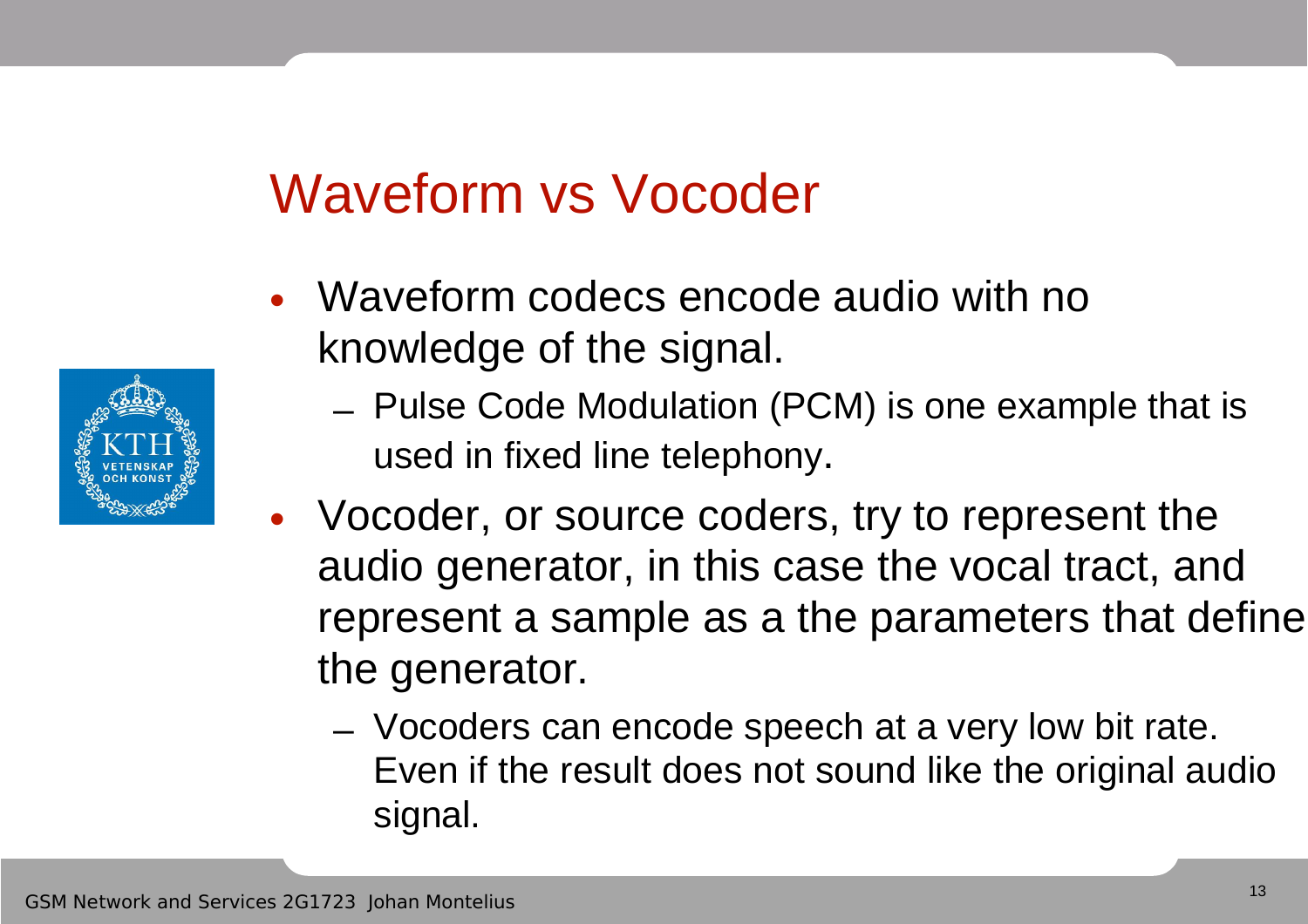#### Voice codec

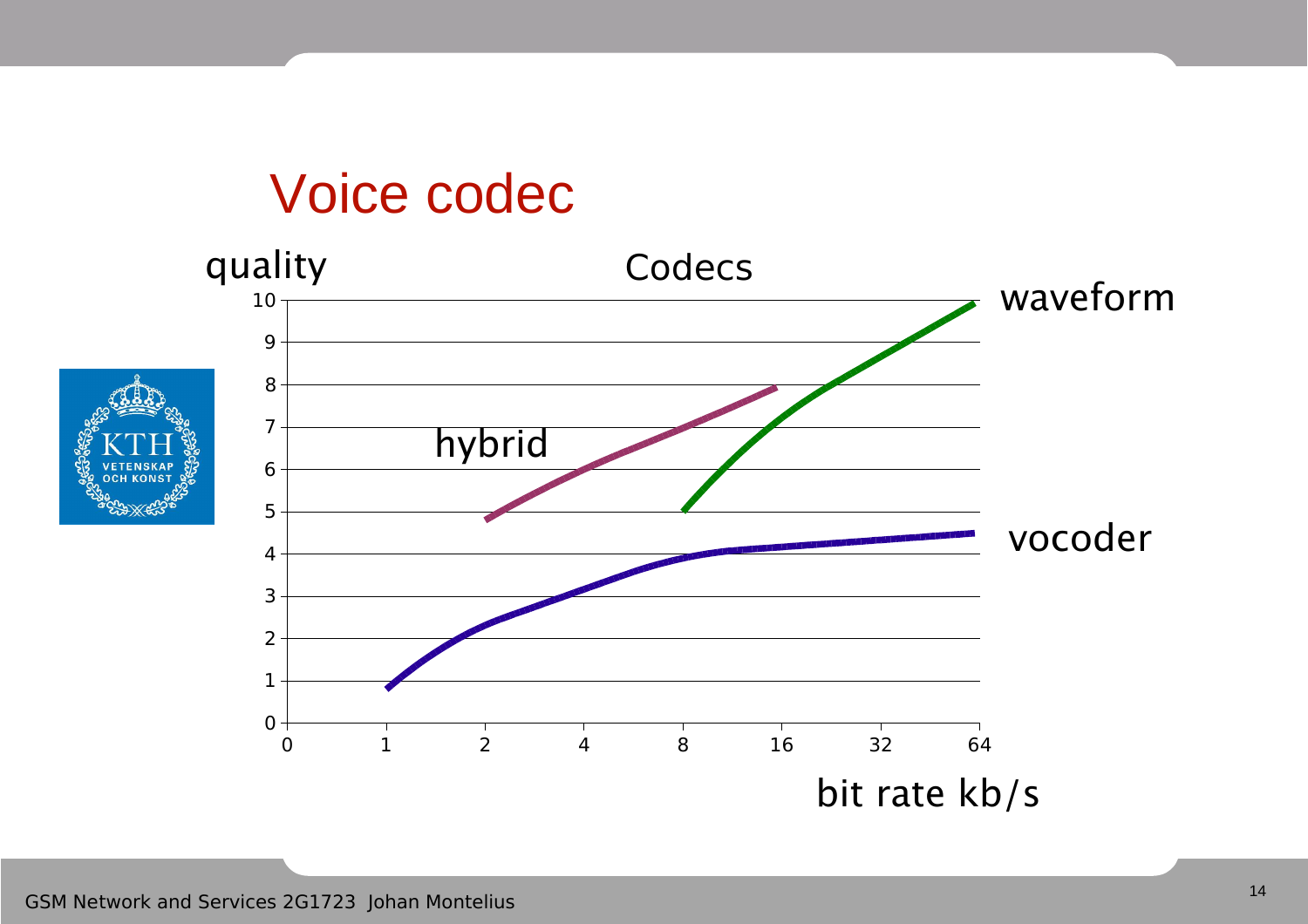## Hybrid coder

- In a hybrid coder a vocoder is used to encode the voice signal.
- The decoded sample of the result is then compared to the original sample.
- The difference between the original and the decoded result is encoded using a waveform coder.
- The result is a high quality low bit rate codec.

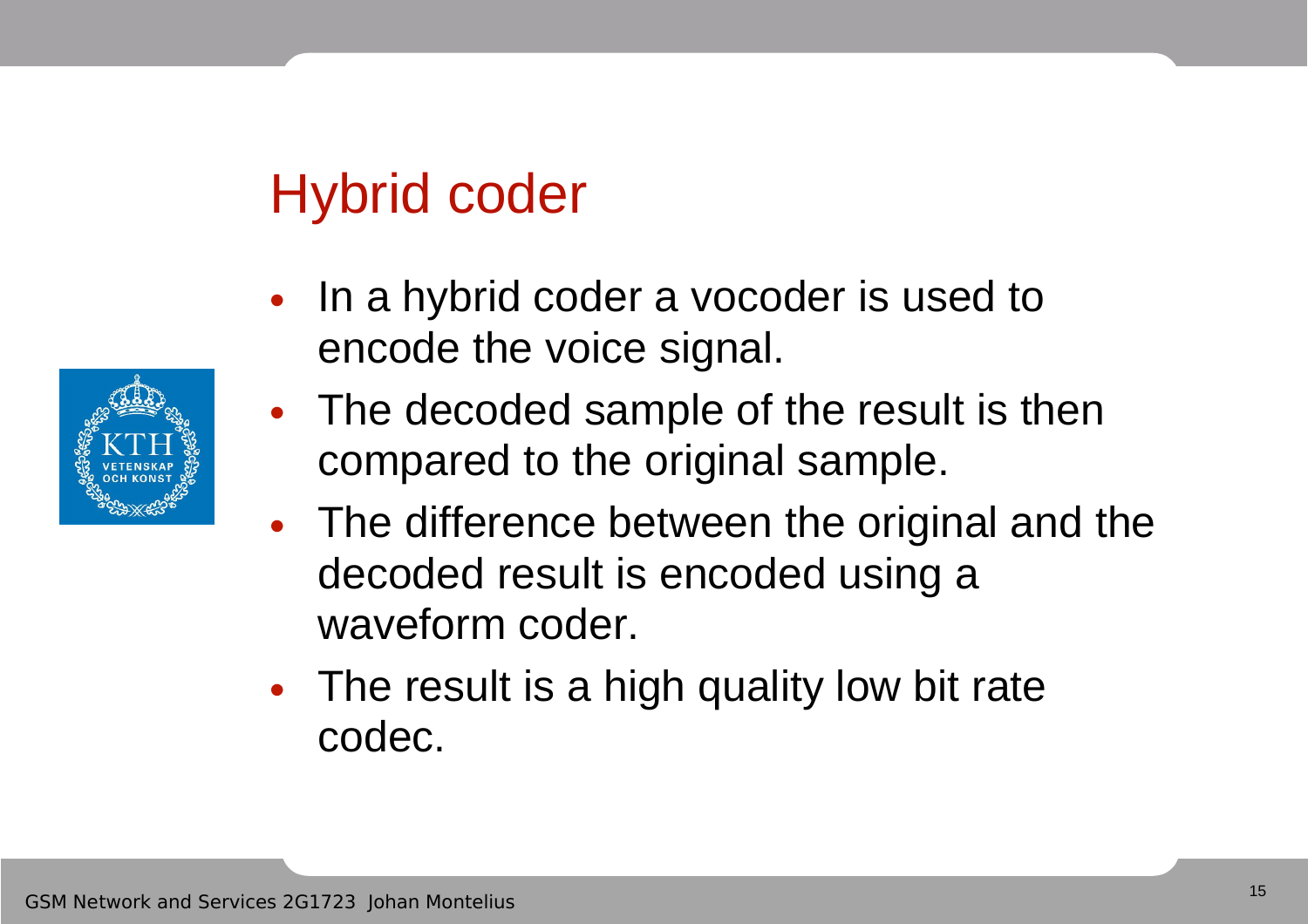#### GSM codec



#### Long Term Prediction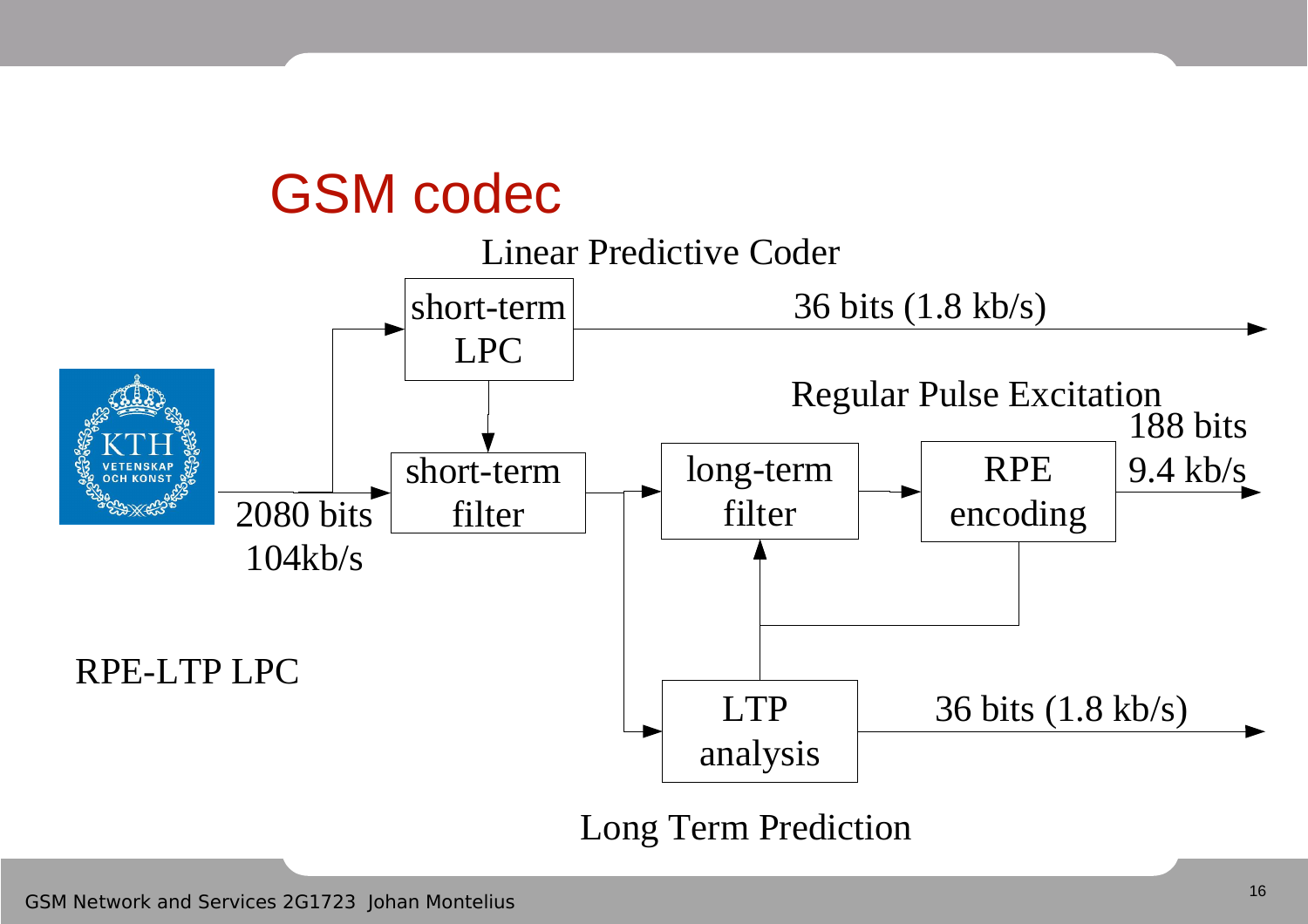## GSM codec

- The resulting 260 bits are divided into:
	- Class 1A: 50 most significant bits
	- Class 1B: 132 significant bits
	- Class 2: 78 less significant bits
- Classing is done by subjective evaluation of the perceived speech quality (Mean Opinion Score, MOS).

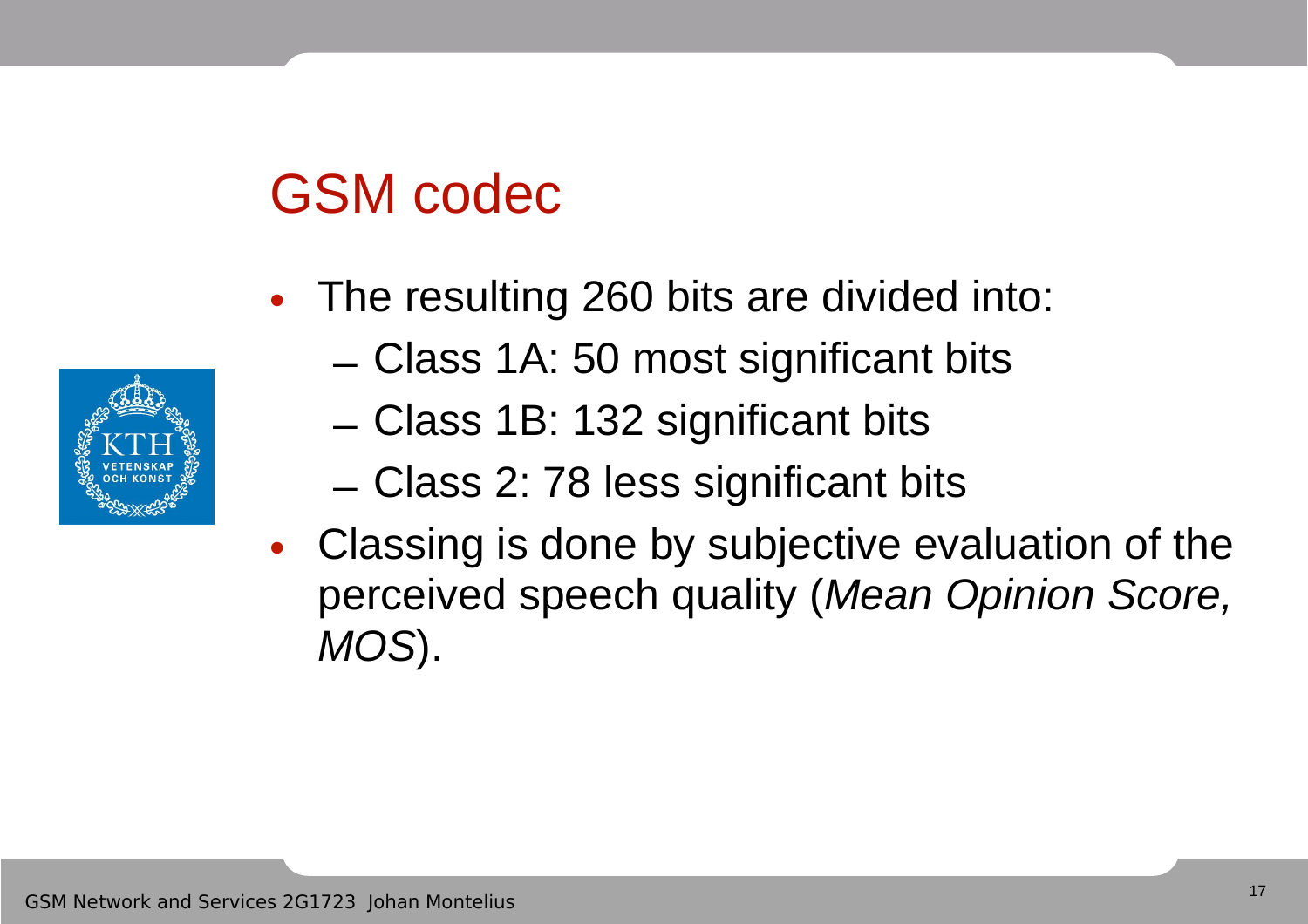# Channel coding



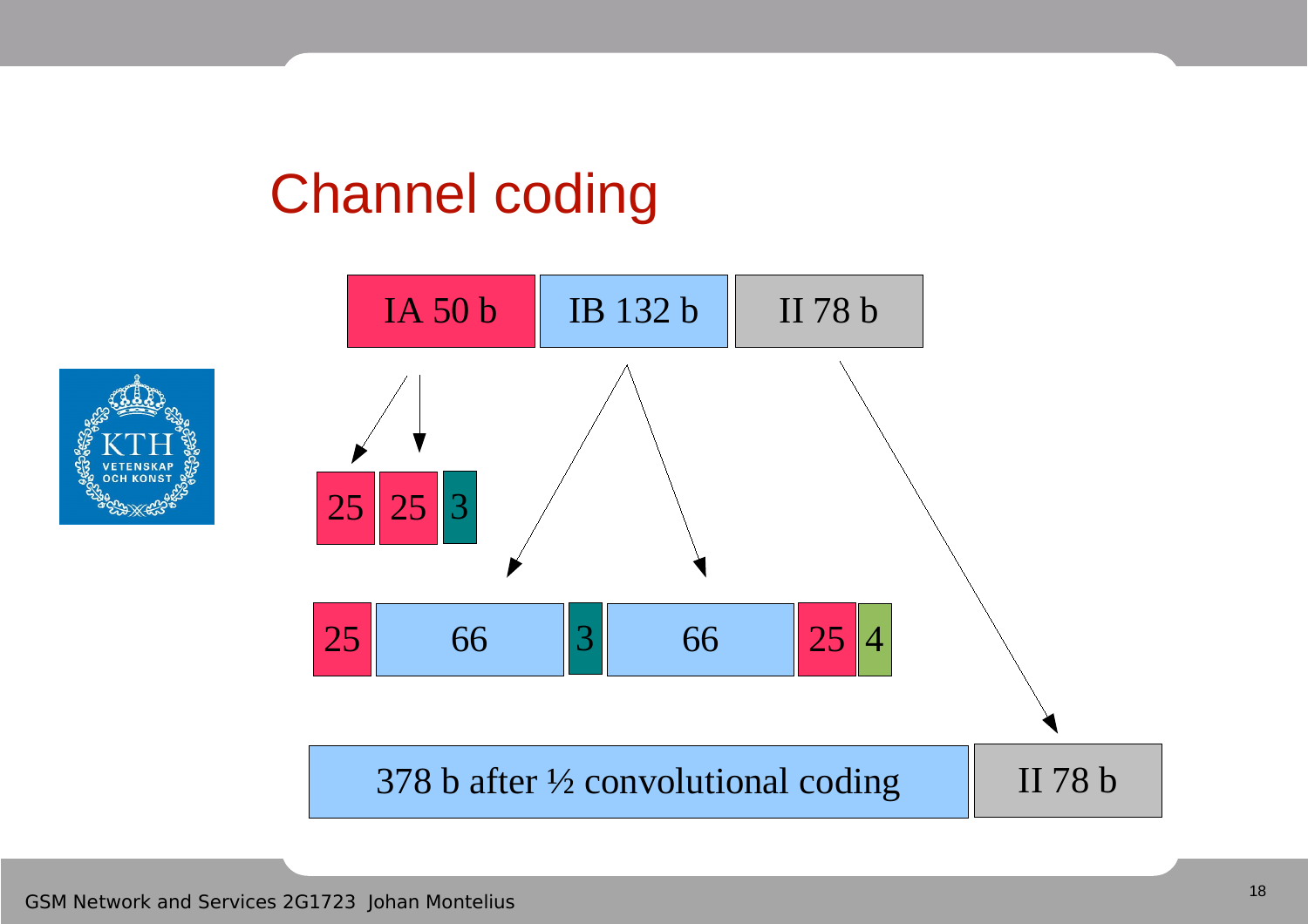#### Other codecs

- Half rate (HR): 6.5 kb/s used to increase capacity since it only needs a half rate TCH. Speech quality is considerably less.
- Enhanced Full Rate (EFR): 12.2 kb/s but further protected by CRC in a resulting 13 kb/s codec. Better speech quality.
- Adaptive Multi Rate (AMR): the codec adapts to the radio conditions; high BER will use a low rate codec that is better protected .

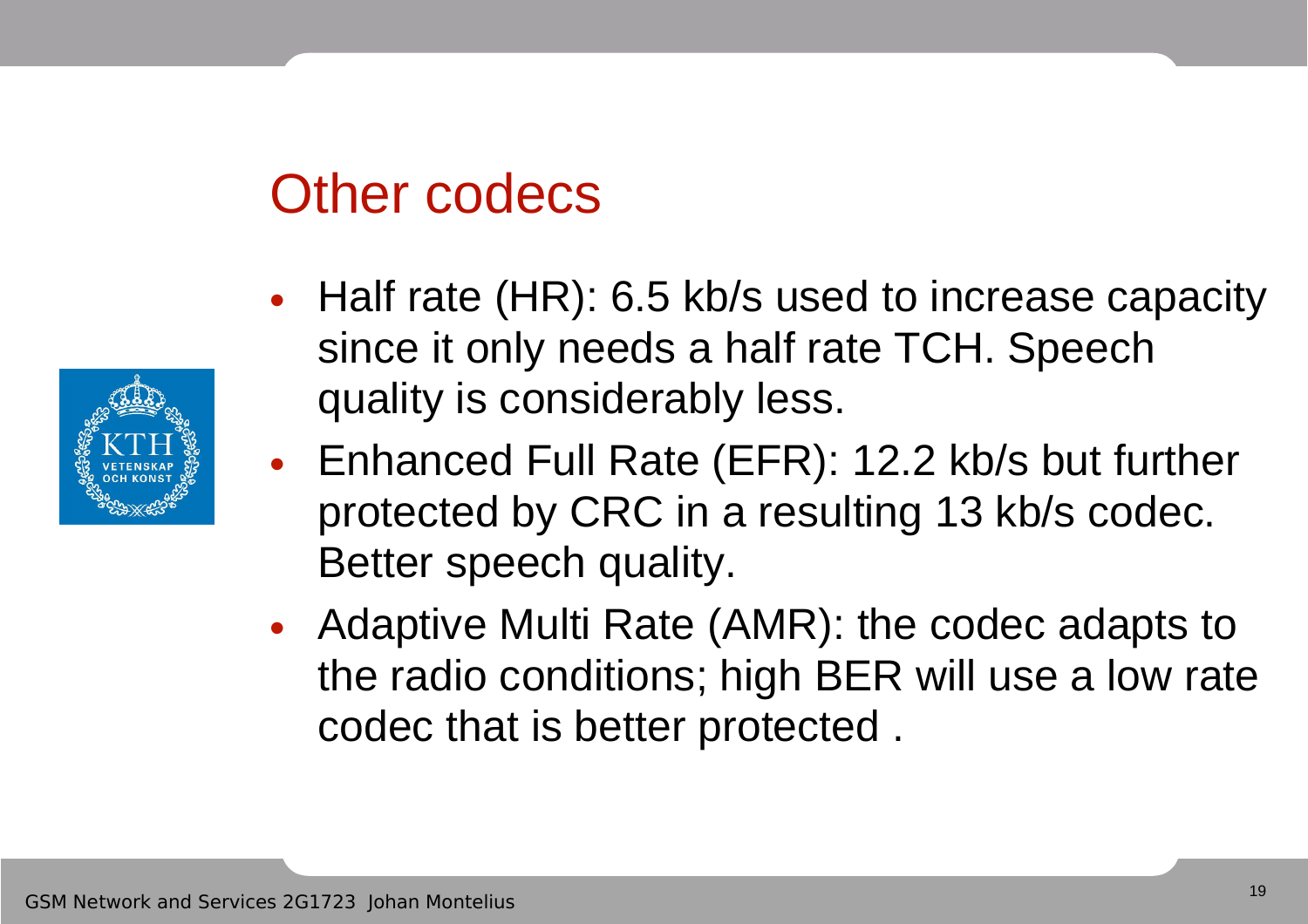## AMR

![](_page_19_Picture_1.jpeg)

| kb/s          | 12.2      | 10.2        | 6.7 | 4.75  |
|---------------|-----------|-------------|-----|-------|
| <b>Block</b>  | 244       | 204         | 134 | 95    |
| Class 1A      | 81        | 65          | 55  | 39    |
| Rate          | " $1/2$ " | "1/3" "1/4" |     | "1/5" |
| Raw           | 508       | 642         | 576 | 535   |
| Puncturing    | 60        | 194         | 128 | 87    |
| <b>Result</b> | 448       | 448         | 448 | 448   |
| In band       | 8         | 8           | 8   | 8     |
| Frame         | 456       | 456         | 456 | 456   |